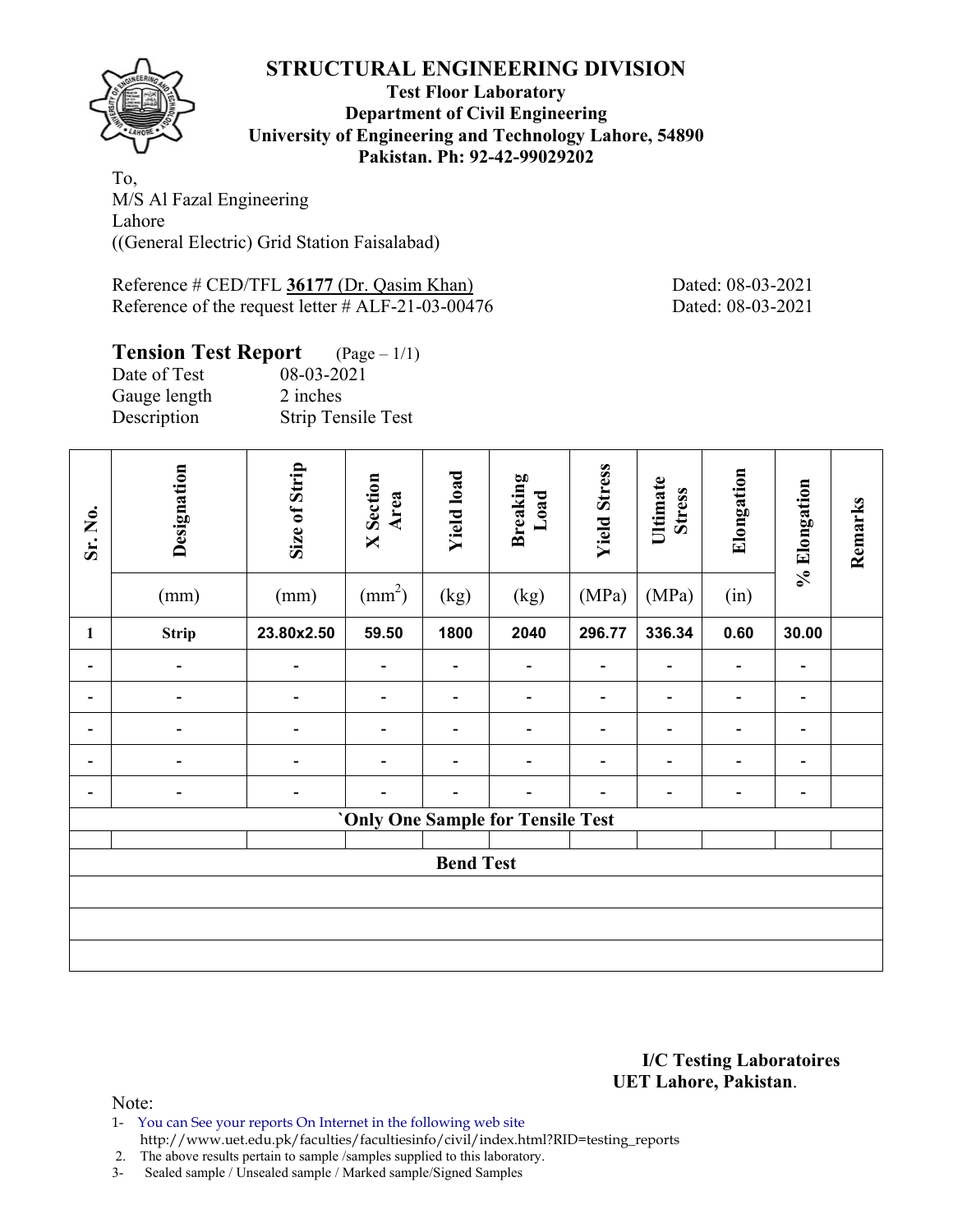

### **Test Floor Laboratory Department of Civil Engineering University of Engineering and Technology Lahore, 54890 Pakistan. Ph: 92-42-99029202**

To, M/S Tameer Construction (Pvt) Ltd Lahore (Construction of Grey Structure at 63-D, Dream Garden Lahore)

| Reference # CED/TFL 36168 (Dr. Usman Akmal)                | Dated: 04-03-2021 |
|------------------------------------------------------------|-------------------|
| Reference of the request letter # TCPL/CONST-63D/1079/1785 | Dated: 01-03-2021 |

# **Tension Test Report** (Page -1/1)

Date of Test 05-03-2021 Gauge length 8 inches Description Deformed Steel Bar Tensile and Bend Test as per ASTM-A615

| Sr. No.                  | Weight         | Diameter/<br><b>Size</b><br>(inch) |                          | Area<br>$(in^2)$ |                          | <b>Yield load</b>                                   | <b>Breaking</b><br>Load | <b>Yield Stress</b><br>(psi) |                                                                 | <b>Ultimate Stress</b><br>(psi) |                          | Elongation               | % Elongation                 | Remarks |
|--------------------------|----------------|------------------------------------|--------------------------|------------------|--------------------------|-----------------------------------------------------|-------------------------|------------------------------|-----------------------------------------------------------------|---------------------------------|--------------------------|--------------------------|------------------------------|---------|
|                          | $lbsft$        | Nominal                            | Actual                   | Nominal          | Actual                   | (kg)                                                | (kg)                    | Nominal                      | Actual                                                          | Nominal                         | Actual                   | (inch)                   |                              |         |
| 1                        | 0.381          | 3/8                                | 0.378                    | 0.11             | 0.112                    | 3200                                                | 4800                    | 64200                        | 62900                                                           | 96200                           | 94400                    | 1.40                     | 17.5                         |         |
| $\mathbf{2}$             | 0.362          | 3/8                                | 0.368                    | 0.11             | 0.107                    | 3300                                                | 4800                    | 66200                        | 68280                                                           | 96200                           | 99400                    | 1.40                     | 17.5                         |         |
| $\overline{\phantom{0}}$ |                |                                    |                          |                  |                          |                                                     |                         |                              |                                                                 |                                 |                          |                          |                              |         |
| $\overline{\phantom{a}}$ |                | $\overline{\phantom{a}}$           |                          |                  |                          |                                                     |                         |                              |                                                                 |                                 |                          |                          | $\qquad \qquad \blacksquare$ |         |
| $\overline{\phantom{0}}$ | $\blacksquare$ | $\overline{\phantom{0}}$           | $\overline{\phantom{0}}$ |                  | ۰                        |                                                     |                         |                              |                                                                 |                                 | $\overline{\phantom{0}}$ | $\overline{\phantom{0}}$ | $\qquad \qquad \blacksquare$ |         |
|                          |                | $\blacksquare$                     |                          |                  | $\overline{\phantom{0}}$ |                                                     |                         |                              |                                                                 |                                 |                          |                          |                              |         |
|                          |                |                                    |                          |                  |                          |                                                     |                         |                              | Note: only two samples for tensile and one sample for bend test |                                 |                          |                          |                              |         |
|                          |                |                                    |                          |                  |                          |                                                     |                         |                              |                                                                 |                                 |                          |                          |                              |         |
|                          |                |                                    |                          |                  |                          |                                                     | <b>Bend Test</b>        |                              |                                                                 |                                 |                          |                          |                              |         |
|                          |                |                                    |                          |                  |                          | 3/8" Dia Bar Bend Test Through 180° is Satisfactory |                         |                              |                                                                 |                                 |                          |                          |                              |         |
|                          |                |                                    |                          |                  |                          |                                                     |                         |                              |                                                                 |                                 |                          |                          |                              |         |
|                          |                |                                    |                          |                  |                          |                                                     |                         |                              |                                                                 |                                 |                          |                          |                              |         |

**I/C Testing Laboratoires UET Lahore, Pakistan**.

Note:

- 1- You can See your reports On Internet in the following web site http://www.uet.edu.pk/faculties/facultiesinfo/civil/index.html?RID=testing\_reports
- 2. The above results pertain to sample /samples supplied to this laboratory.
- 3- Sealed sample / Unsealed sample / Marked sample/Signed Samples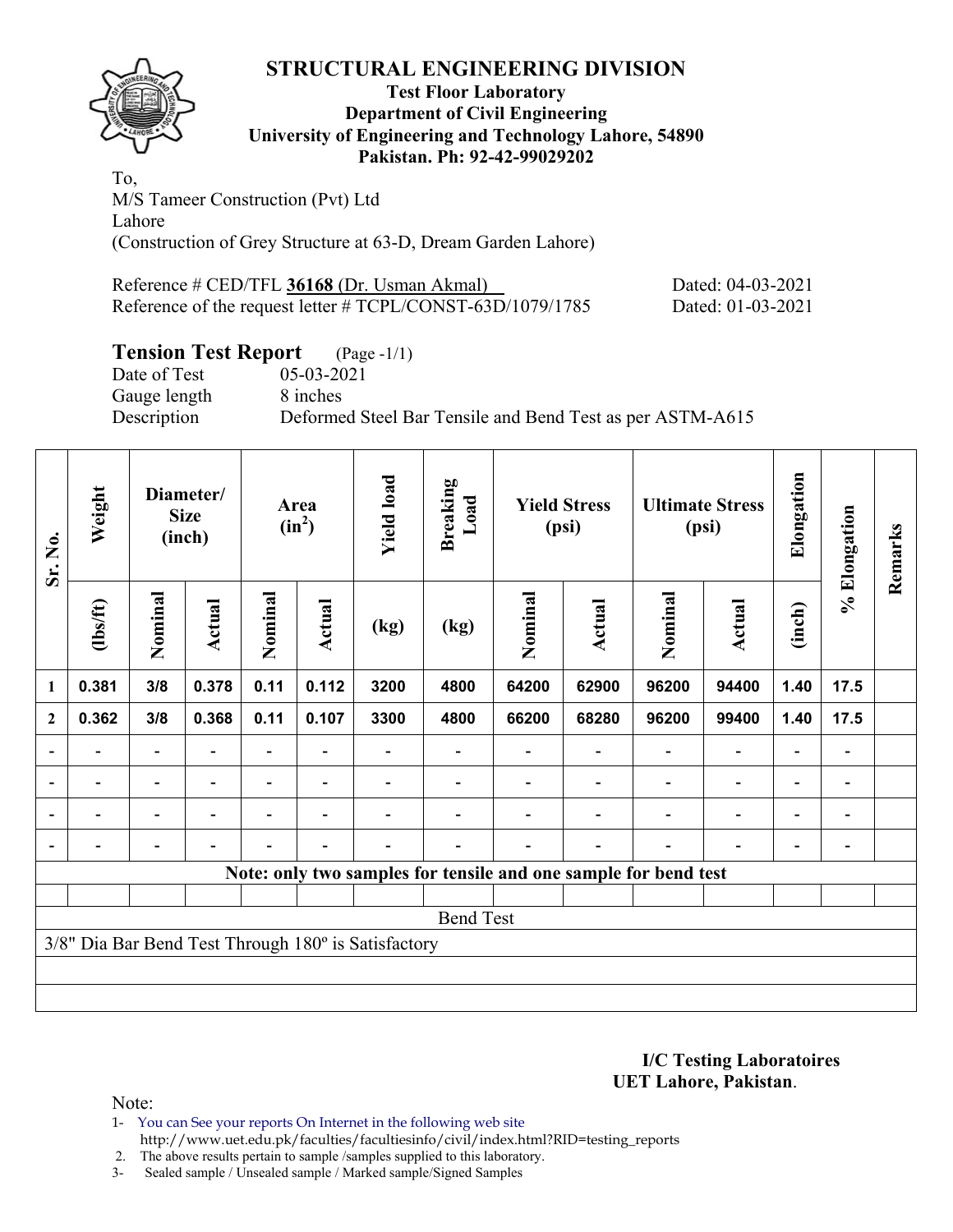

## **Test Floor Laboratory Department of Civil Engineering University of Engineering and Technology Lahore, 54890 Pakistan. Ph: 92-42-99029202**

To, M/S Defence Housing Authority. Lahore Cantt (Const of 1-Kanal NGV at DRGCC Ph-III Club House DHA Ph-6) – (M/s Linker Developers (Pvt) Ltd) Reference # CED/TFL 36170 (Dr. Qasim Khan) Dated: 05-03-2021 Reference of the request letter # 408/241/E/Lab/44/274 Dated: 04-03-2021

# **Tension Test Report** (Page -1/1)

Date of Test 05-03-2021 Gauge length 8 inches

Description Deformed Steel Bar Tensile and Bend Test as per ASTM-A615

| Sr. No.        | Weight                                        | Diameter/<br>size        |                  |                          |                          |      |                  |         |                          |                                                                 |                          |                          |                |            |  |  |  |  |  |  | <b>Yield load</b><br><b>Breaking</b><br>Load<br><b>Yield Stress</b><br>Area<br>$(in^2)$<br>(psi) |  | <b>Ultimate Stress</b><br>(psi) |  | Elongation | % Elongation | Remarks |
|----------------|-----------------------------------------------|--------------------------|------------------|--------------------------|--------------------------|------|------------------|---------|--------------------------|-----------------------------------------------------------------|--------------------------|--------------------------|----------------|------------|--|--|--|--|--|--|--------------------------------------------------------------------------------------------------|--|---------------------------------|--|------------|--------------|---------|
|                | $\frac{2}{10}$                                | Nominal<br>$(\#)$        | Actual<br>(inch) | Nominal                  | <b>Actual</b>            | (kg) | (kg)             | Nominal | <b>Actual</b>            | Nominal                                                         | <b>Actual</b>            | (inch)                   |                |            |  |  |  |  |  |  |                                                                                                  |  |                                 |  |            |              |         |
| $\mathbf{1}$   | 0.380                                         | $\overline{\mathbf{3}}$  | 0.377            | 0.11                     | 0.112                    | 3200 | 5100             | 64200   | 63190                    | 102200                                                          | 100800                   | 1.50                     | 18.8           |            |  |  |  |  |  |  |                                                                                                  |  |                                 |  |            |              |         |
| $\mathbf{2}$   | 0.373                                         | $\mathbf{3}$             | 0.374            | 0.11                     | 0.110                    | 3200 | 5100             | 64200   | 64280                    | 102200                                                          | 102500                   | 1.30                     | 16.3           | Afco Steel |  |  |  |  |  |  |                                                                                                  |  |                                 |  |            |              |         |
| $\blacksquare$ | $\qquad \qquad \blacksquare$                  | $\blacksquare$           | ۰                |                          |                          |      |                  |         | $\blacksquare$           | $\overline{\phantom{a}}$                                        | $\overline{\phantom{a}}$ |                          |                |            |  |  |  |  |  |  |                                                                                                  |  |                                 |  |            |              |         |
|                | ۰                                             | $\overline{\phantom{a}}$ | ۰                | $\overline{\phantom{0}}$ | $\overline{\phantom{0}}$ |      |                  |         | $\overline{\phantom{0}}$ | $\overline{\phantom{0}}$                                        | $\blacksquare$           | $\overline{\phantom{0}}$ | $\blacksquare$ |            |  |  |  |  |  |  |                                                                                                  |  |                                 |  |            |              |         |
|                | -                                             | $\overline{\phantom{0}}$ | ۰                | $\overline{\phantom{0}}$ | $\overline{\phantom{0}}$ |      |                  |         | -                        | $\overline{\phantom{0}}$                                        | $\overline{a}$           | $\overline{\phantom{0}}$ | $\blacksquare$ |            |  |  |  |  |  |  |                                                                                                  |  |                                 |  |            |              |         |
|                |                                               | $\overline{\phantom{0}}$ | ۰                |                          | $\overline{\phantom{0}}$ |      |                  |         | $\overline{\phantom{0}}$ |                                                                 |                          | ٠                        |                |            |  |  |  |  |  |  |                                                                                                  |  |                                 |  |            |              |         |
|                |                                               |                          |                  |                          |                          |      |                  |         |                          | Note: only two samples for tensile and one sample for bend test |                          |                          |                |            |  |  |  |  |  |  |                                                                                                  |  |                                 |  |            |              |         |
|                |                                               |                          |                  |                          |                          |      |                  |         |                          |                                                                 |                          |                          |                |            |  |  |  |  |  |  |                                                                                                  |  |                                 |  |            |              |         |
|                |                                               |                          |                  |                          |                          |      | <b>Bend Test</b> |         |                          |                                                                 |                          |                          |                |            |  |  |  |  |  |  |                                                                                                  |  |                                 |  |            |              |         |
|                | #3 Bar Bend Test Through 180° is Satisfactory |                          |                  |                          |                          |      |                  |         |                          |                                                                 |                          |                          |                |            |  |  |  |  |  |  |                                                                                                  |  |                                 |  |            |              |         |
|                |                                               |                          |                  |                          |                          |      |                  |         |                          |                                                                 |                          |                          |                |            |  |  |  |  |  |  |                                                                                                  |  |                                 |  |            |              |         |
|                |                                               |                          |                  |                          |                          |      |                  |         |                          |                                                                 |                          |                          |                |            |  |  |  |  |  |  |                                                                                                  |  |                                 |  |            |              |         |

**I/C Testing Laboratoires UET Lahore, Pakistan**.

Note:

- 1- You can See your reports On Internet in the following web site http://www.uet.edu.pk/faculties/facultiesinfo/civil/index.html?RID=testing\_reports
- 2. The above results pertain to sample /samples supplied to this laboratory.
- 3- Sealed sample / Unsealed sample / Marked sample/Signed Samples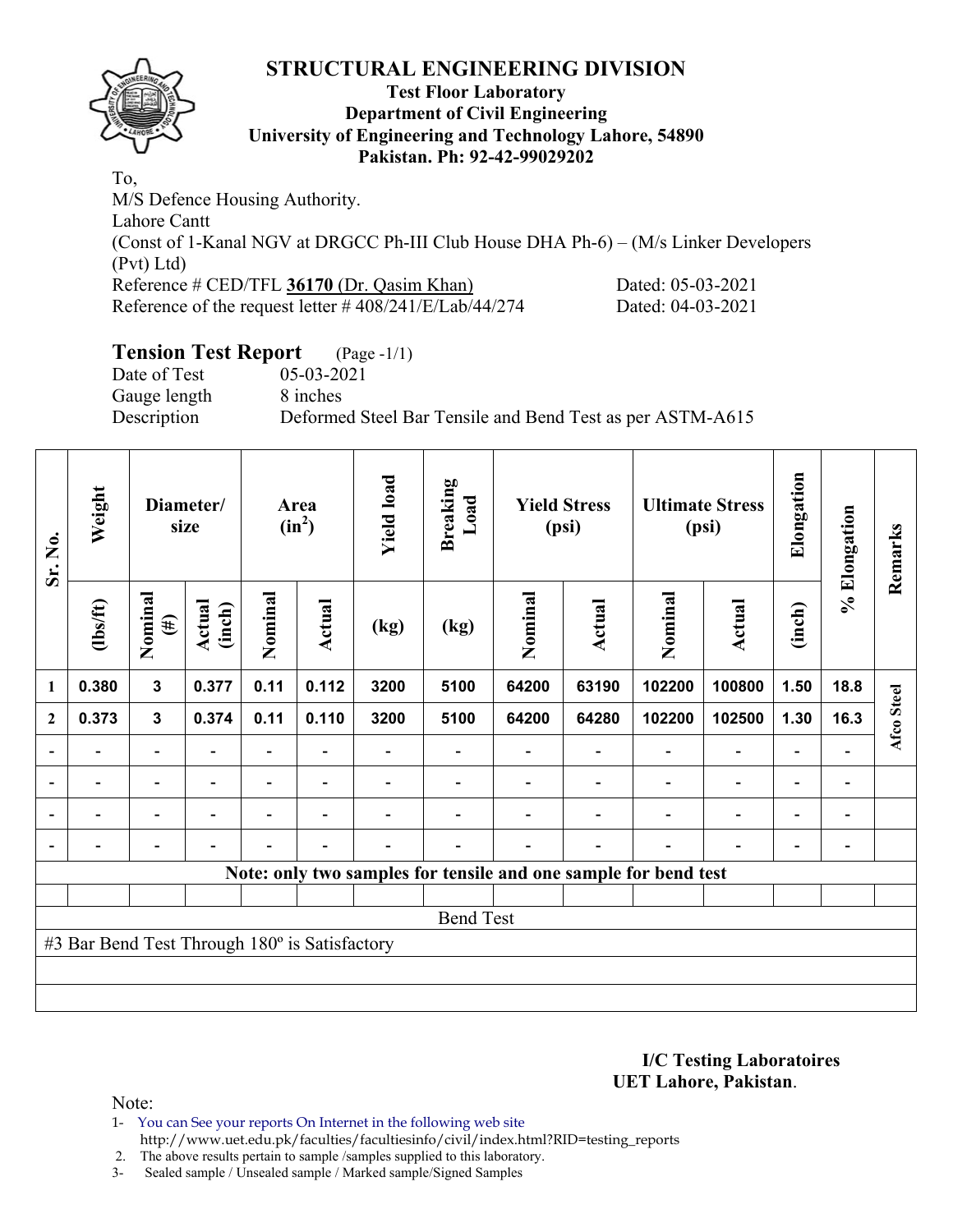

#### **Test Floor Laboratory Department of Civil Engineering University of Engineering and Technology Lahore, 54890 Pakistan. Ph: 92-42-99029202**

To, Project Manager Liberty Builders Construction of Zee Avenue-Ramada Hotel & Suites 17-A Cooper Road, Lahore

Reference # CED/TFL 36171 (Dr. Waseem Abbass) Dated: 05-03-2021 Reference of the request letter # ST/UET/20210305-A Dated: 05-03-2021

# **Tension Test Report** (Page -1/1)

Date of Test 05-03-2021 Gauge length 8 inches

Description Deformed Steel Bar Tensile and Bend Test as per ASTM-A615

| Sr. No.          | Weight<br>Diameter/<br><b>Size</b>            |                   |                         |                | Area<br>$(in^2)$ | <b>Yield load</b> |                  | <b>Yield Stress</b><br>(psi) |                                                                   |         | <b>Ultimate Stress</b><br>(psi) | Elongation     | % Elongation | Remarks                   |
|------------------|-----------------------------------------------|-------------------|-------------------------|----------------|------------------|-------------------|------------------|------------------------------|-------------------------------------------------------------------|---------|---------------------------------|----------------|--------------|---------------------------|
|                  | (1bs/ft)                                      | Nominal<br>$(\#)$ | <b>Actual</b><br>(inch) | Nominal        | Actual           | (kg)              | (kg)             | Nominal                      | Actual                                                            | Nominal | Actual                          | (inch)         |              |                           |
| 1                | 0.375                                         | $\mathbf{3}$      | 0.375                   | 0.11           | 0.110            | 3300              | 4800             | 66200                        | 65990                                                             | 96200   | 96000                           | 1.10           | 13.8         |                           |
| $\boldsymbol{2}$ | 0.380                                         | 3                 | 0.377                   | 0.11           | 0.112            | 3200              | 4800             | 64200                        | 63180                                                             | 96200   | 94800                           | 1.30           | 16.3         | Premium<br><b>Batalka</b> |
| 3                | 0.376                                         | $\mathbf{3}$      | 0.375                   | 0.11           | 0.111            | 3400              | 4900             | 68200                        | 67770                                                             | 98200   | 97700                           | 1.30           | 16.3         |                           |
|                  |                                               | $\blacksquare$    | $\blacksquare$          |                |                  |                   |                  |                              |                                                                   |         |                                 |                |              |                           |
|                  | ٠                                             | $\blacksquare$    |                         | $\blacksquare$ | ۰                |                   | $\blacksquare$   |                              |                                                                   | ۰       | $\blacksquare$                  | $\blacksquare$ |              |                           |
|                  |                                               | $\blacksquare$    |                         | $\blacksquare$ | ۰                |                   | -                |                              |                                                                   | ۰       | $\blacksquare$                  | $\blacksquare$ |              |                           |
|                  |                                               |                   |                         |                |                  |                   |                  |                              | Note: only three samples for tensile and one sample for bend test |         |                                 |                |              |                           |
|                  |                                               |                   |                         |                |                  |                   |                  |                              |                                                                   |         |                                 |                |              |                           |
|                  |                                               |                   |                         |                |                  |                   | <b>Bend Test</b> |                              |                                                                   |         |                                 |                |              |                           |
|                  | #3 Bar Bend Test Through 180° is Satisfactory |                   |                         |                |                  |                   |                  |                              |                                                                   |         |                                 |                |              |                           |
|                  |                                               |                   |                         |                |                  |                   |                  |                              |                                                                   |         |                                 |                |              |                           |
|                  |                                               |                   |                         |                |                  |                   |                  |                              |                                                                   |         |                                 |                |              |                           |

**I/C Testing Laboratoires UET Lahore, Pakistan**.

Note:

1- You can See your reports On Internet in the following web site http://www.uet.edu.pk/faculties/facultiesinfo/civil/index.html?RID=testing\_reports

2. The above results pertain to sample /samples supplied to this laboratory.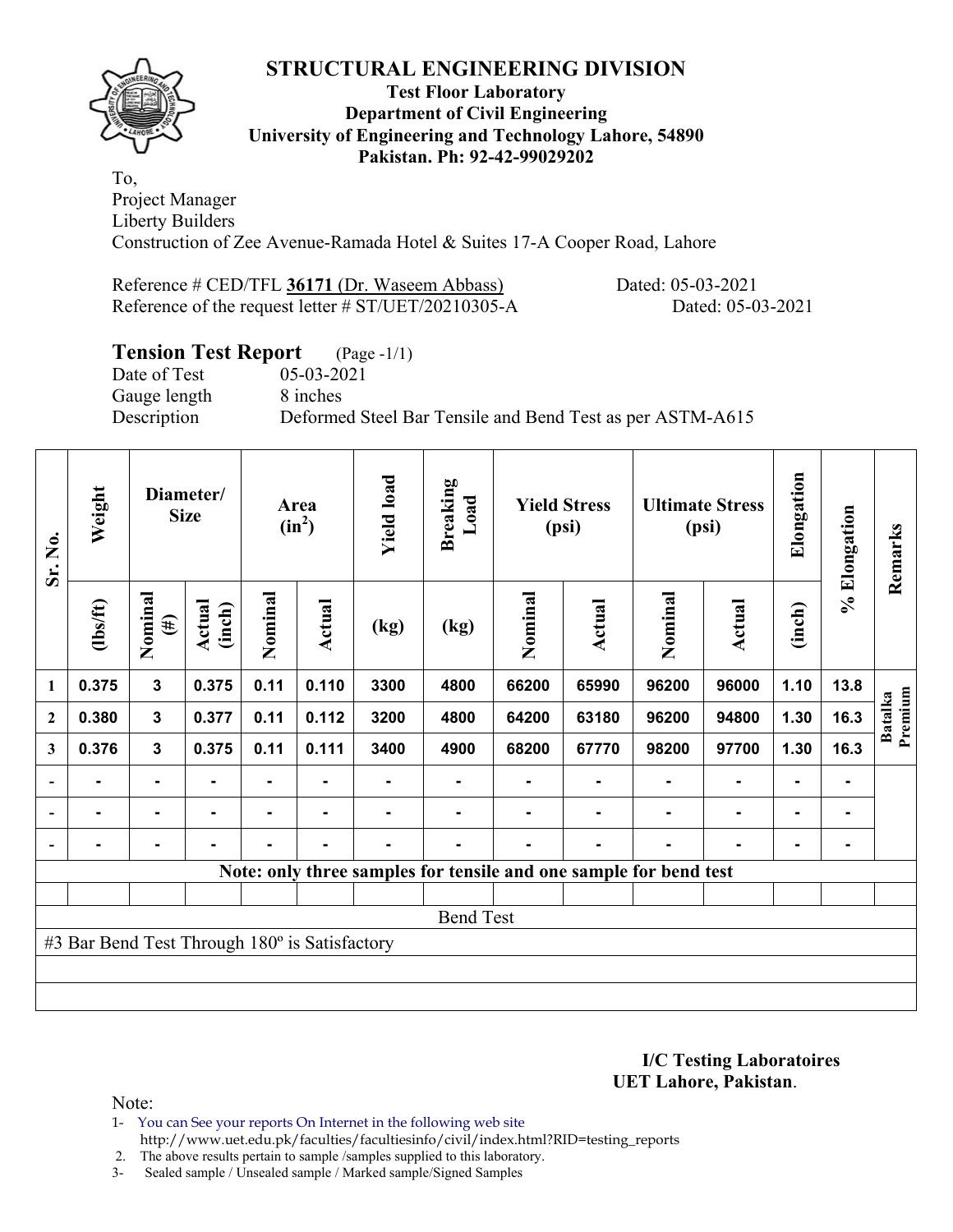**Test Floor Laboratory Department of Civil Engineering University of Engineering and Technology Lahore, 54890 Pakistan. Ph: 92-42-99029202** 

To, Project Director New Metro City Housing Scheme, Sara-I-Alamgir

Reference # CED/TFL 36175 (Dr. Waseem Abbass) Dated: 05-03-2021 Reference of the request letter # PD/NMC/20/240 Dated: 05-03-2021

# **Tension Test Report** (Page -1/1)

Date of Test 05-03-2021 Gauge length 8 inches

Description Deformed Steel Bar Tensile and Bend Test as per ASTM-A615

| Sr. No.                  | Weight                   | Diameter/<br><b>Size</b><br>(inch) |                | Area<br>$(in^2)$         |                | <b>Yield load</b>                                   | <b>Breaking</b><br>Load | <b>Yield Stress</b><br>(psi) |                                                                 | <b>Ultimate Stress</b><br>(psi) |                | Elongation                   | % Elongation | Remarks               |
|--------------------------|--------------------------|------------------------------------|----------------|--------------------------|----------------|-----------------------------------------------------|-------------------------|------------------------------|-----------------------------------------------------------------|---------------------------------|----------------|------------------------------|--------------|-----------------------|
|                          | $\frac{2}{10}$           | Nominal                            | Actual         | Nominal                  | Actual         | (kg)                                                | (kg)                    | Nominal                      | Actual                                                          | Nominal                         | Actual         | (inch)                       |              |                       |
| $\mathbf{1}$             | 0.364                    | 3/8                                | 0.369          | 0.11                     | 0.107          | 3100                                                | 4800                    | 62200                        | 63860                                                           | 96200                           | 98900          | 1.20                         | 15.0         |                       |
| $\boldsymbol{2}$         | 0.361                    | 3/8                                | 0.367          | 0.11                     | 0.106          | 3000                                                | 4700                    | 60200                        | 62340                                                           | 94200                           | 97700          | 1.10                         | 13.8         | Nomee<br><b>Steel</b> |
| $\overline{\phantom{a}}$ |                          | $\qquad \qquad \blacksquare$       |                |                          |                |                                                     |                         |                              |                                                                 | $\overline{\phantom{a}}$        |                | $\overline{\phantom{0}}$     |              |                       |
| $\blacksquare$           | $\overline{\phantom{0}}$ | $\overline{a}$                     | $\blacksquare$ | $\overline{\phantom{0}}$ | $\blacksquare$ |                                                     |                         |                              |                                                                 | $\overline{\phantom{0}}$        | $\overline{a}$ | $\qquad \qquad \blacksquare$ |              |                       |
| $\blacksquare$           |                          | ۰                                  |                |                          |                |                                                     |                         |                              |                                                                 |                                 |                | $\blacksquare$               |              |                       |
| $\overline{\phantom{0}}$ |                          |                                    |                |                          |                |                                                     |                         |                              |                                                                 |                                 |                |                              |              |                       |
|                          |                          |                                    |                |                          |                |                                                     |                         |                              | Note: only two samples for tensile and one sample for bend test |                                 |                |                              |              |                       |
|                          |                          |                                    |                |                          |                |                                                     |                         |                              |                                                                 |                                 |                |                              |              |                       |
|                          |                          |                                    |                |                          |                |                                                     | <b>Bend Test</b>        |                              |                                                                 |                                 |                |                              |              |                       |
|                          |                          |                                    |                |                          |                | 3/8" Dia Bar Bend Test Through 180° is Satisfactory |                         |                              |                                                                 |                                 |                |                              |              |                       |
|                          |                          |                                    |                |                          |                |                                                     |                         |                              |                                                                 |                                 |                |                              |              |                       |
|                          |                          |                                    |                |                          |                |                                                     |                         |                              |                                                                 |                                 |                |                              |              |                       |

**I/C Testing Laboratoires UET Lahore, Pakistan**.

Note:

1- You can See your reports On Internet in the following web site http://www.uet.edu.pk/faculties/facultiesinfo/civil/index.html?RID=testing\_reports

2. The above results pertain to sample /samples supplied to this laboratory.